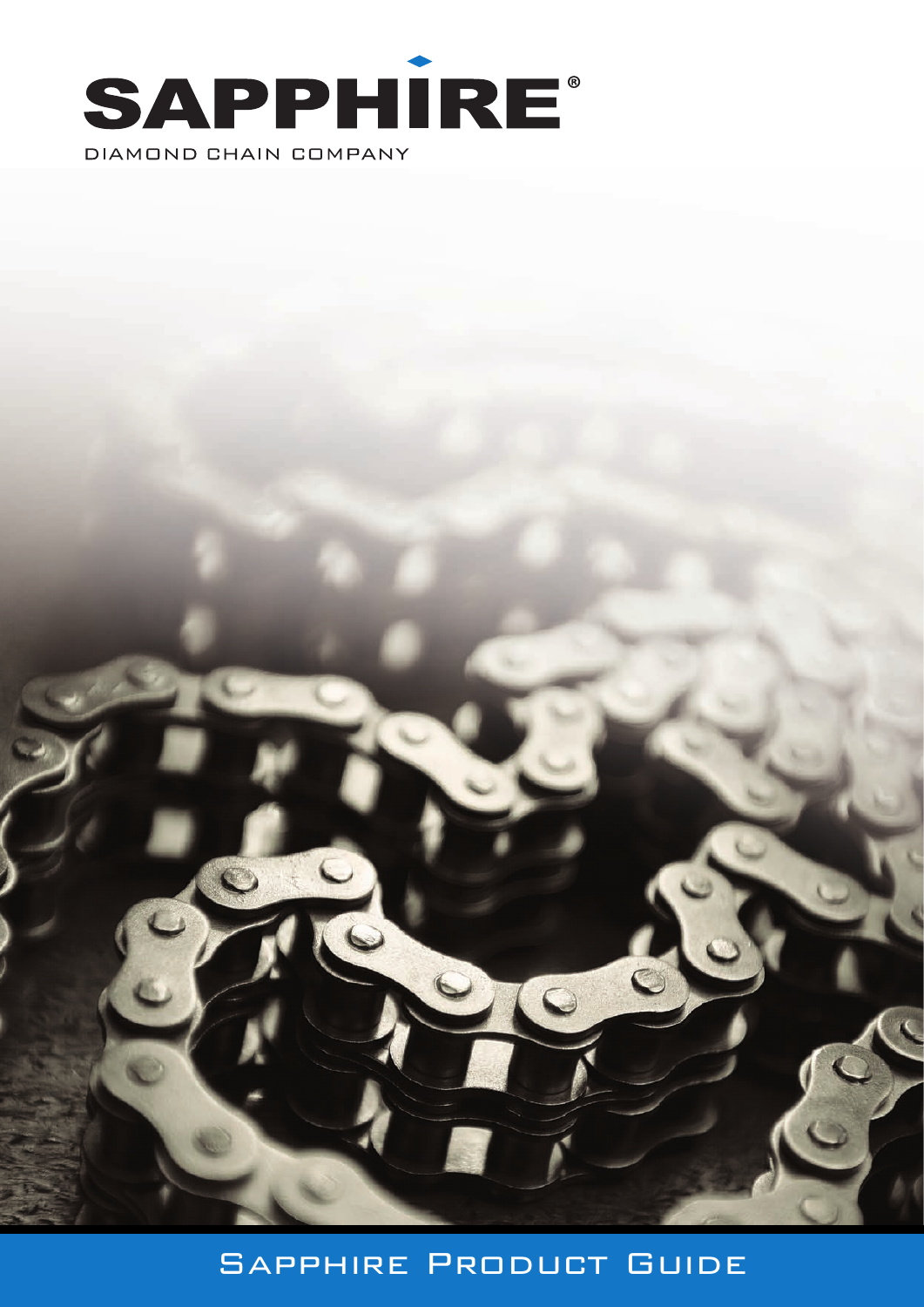# 

# TABLE OF CONTENTS

| <b>ISO/British Standard Series Chain</b>  | 4         |
|-------------------------------------------|-----------|
| <b>ASME/ANSI Series Chain</b>             | 5         |
| <b>Heavy Series Chain</b>                 | 6         |
| <b>Non-Standard Series Chain</b>          | 6         |
| <b>Specialty Application Chain</b>        | $6 - 8$   |
| Double-Pitch Roller Chain                 | 9         |
| <b>Pitches to Meters Conversion Table</b> | $10 - 11$ |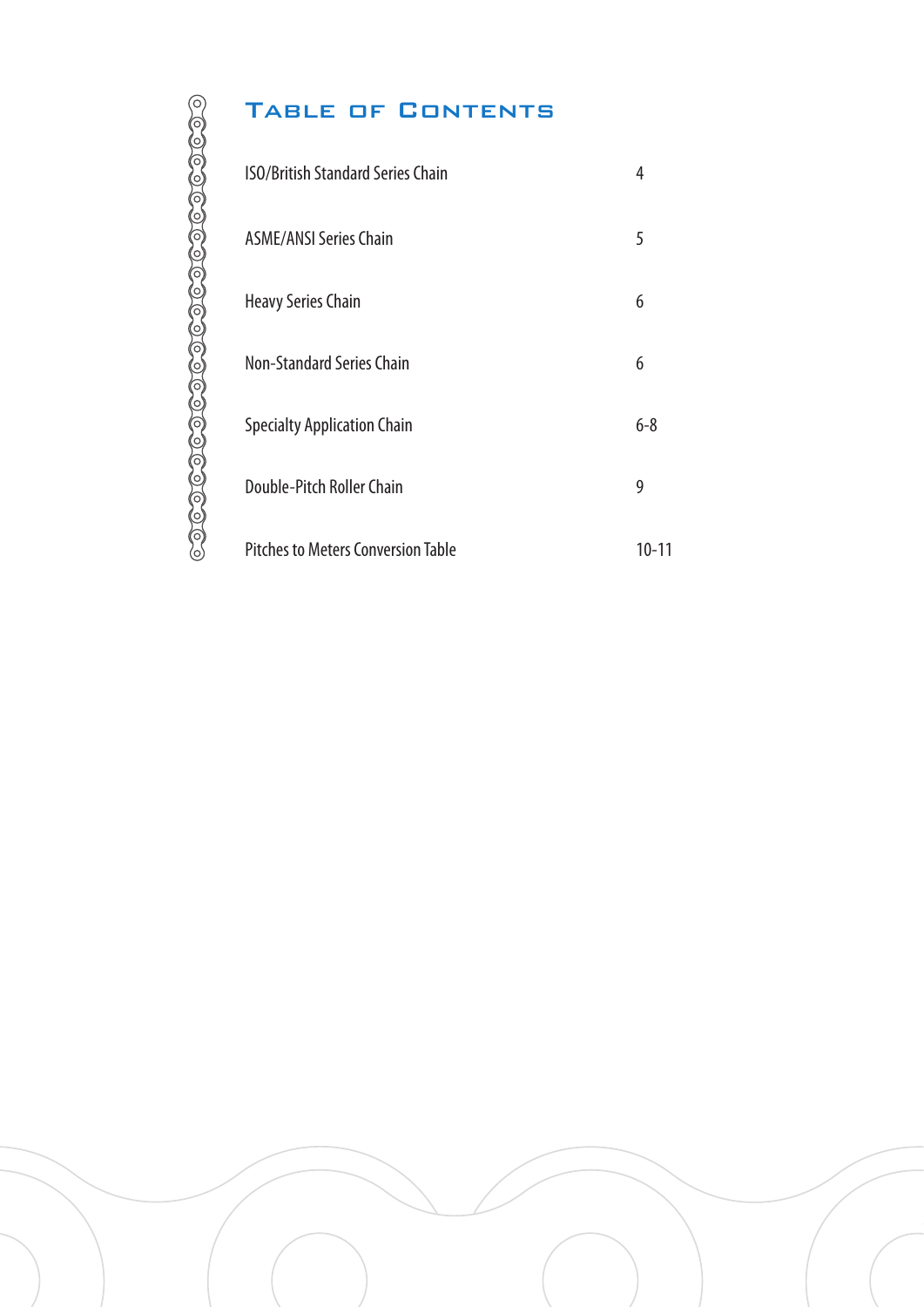Every Galling is Great, When Greatly Pursued.

At the Diamond Chain Company, the calling to design and manufacture the world's highest-performing roller chain is greatly pursued every day by teams of passionate technical experts who have made your success their life's work. It's that intensity of focus that some of the world's greatest inventors trusted to provide the drive chains they needed to transform the world. From the Wright Brothers, to Henry Ford, to the global leaders of our time, Diamond® chain is the roller chain most trusted to perform, when performance matters most.

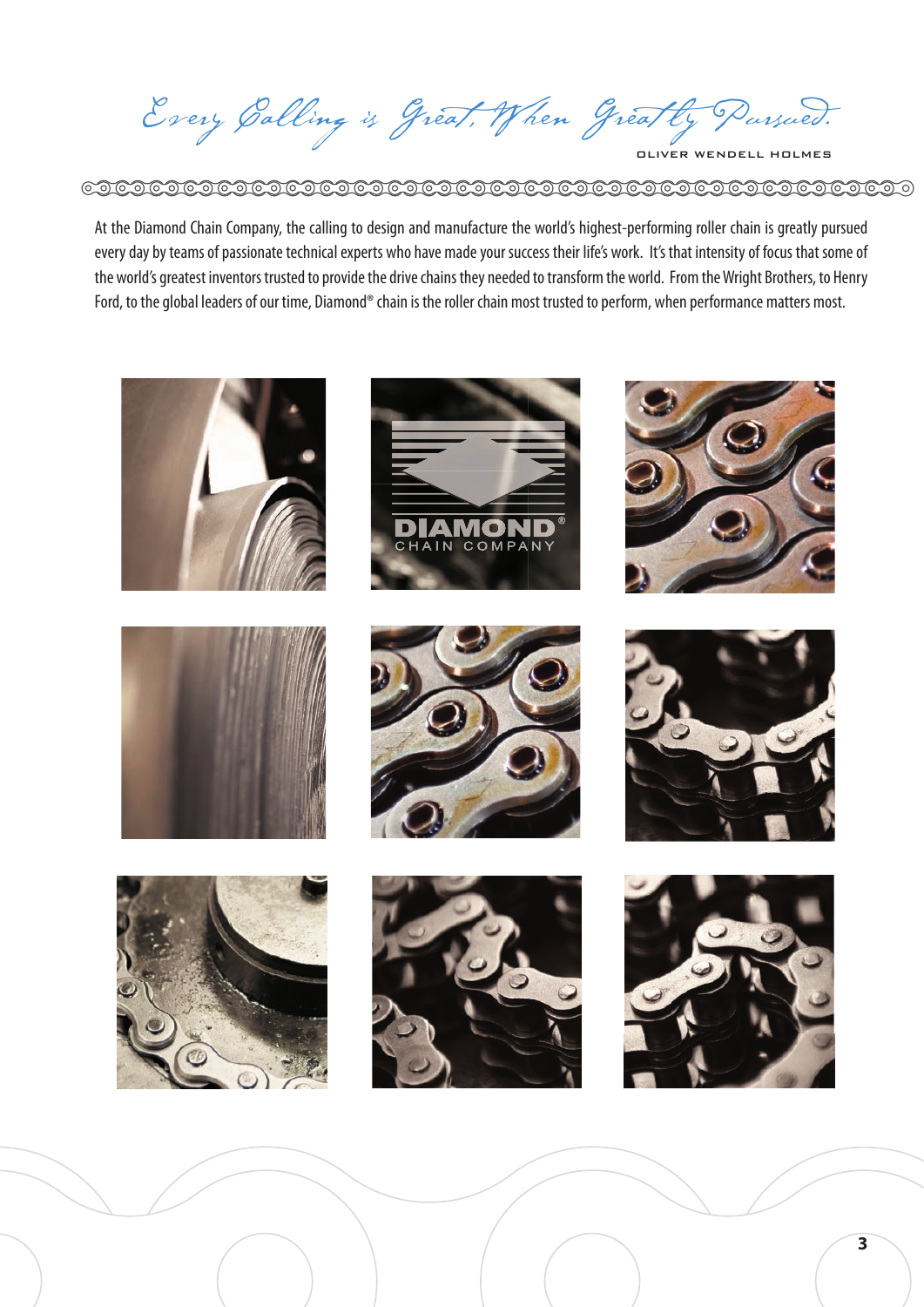# ISO / BRITISH STANDARD SERIES CHAIN

Sapphire ISO/British Standard series chain is manufactured to the International Standards Organization metric dimensions (ISO 606), British Standard (BS 228), and DIN 8187.





| ISO / British<br>Standard | Pitch<br>P<br>mm | <b>Roller Width</b><br>W min<br>mm | <b>Roller Diameter</b><br>d1 max<br>mm | Pin Outer<br>Diameter<br>d <sub>2</sub> max<br>mm | <b>Inner Link</b><br>Plate Thickness<br>T<br>mm | <b>Outer Link</b><br>Plate Thickness<br>t<br>mm | Pin Length<br><b>Lcmax</b><br>mm | Pin Length<br>L max<br>mm | К<br>mm  | <b>KG Per</b><br>M | Average<br>Tensile Strength<br>N |
|---------------------------|------------------|------------------------------------|----------------------------------------|---------------------------------------------------|-------------------------------------------------|-------------------------------------------------|----------------------------------|---------------------------|----------|--------------------|----------------------------------|
| $05B-1$                   | 8.467            | 2.997                              | 5.004                                  | 2.311                                             | 0.838                                           | 0.838                                           | 11.709                           | 8.611                     | .        | 0.22               | 4893                             |
| $*06B-1$                  | 9.525            | 5.715                              | 6.350                                  | 3.277                                             | 1.270                                           | 0.991                                           | 16.789                           | 13.487                    | .        | 0.45               | 8896                             |
| $*06B-2$                  | 9.525            | 5.715                              | 6.350                                  | 3.277                                             | 1.270                                           | 0.991                                           | 27.102                           | 23.800                    | 10.236   | 0.80               | 16903                            |
| 08B-1                     | 12.700           | 7.747                              | 8.509                                  | 4.445                                             | 1.524                                           | 1.524                                           | 20.904                           | 16.993                    | $\cdots$ | 0.74               | 17793                            |
| $08B - 2$                 | 12.700           | 7.747                              | 8.509                                  | 4.445                                             | 1.524                                           | 1.524                                           | 34.900                           | 30.988                    | 13.919   | 1.40               | 31138                            |
| 08B-3                     | 12.700           | 7.747                              | 8.509                                  | 4.445                                             | 1.524                                           | 1.524                                           | 46.203                           | 44.501                    | 13.919   | 1.99               | 44482                            |
| $10B-1$                   | 15.875           | 9.652                              | 10.160                                 | 5.080                                             | 1.524                                           | 1.524                                           | 23.698                           | 19.609                    | .        | 0.95               | 22241                            |
| $10B-2$                   | 15.875           | 9.652                              | 10.160                                 | 5.080                                             | 1.524                                           | 1.524                                           | 40.310                           | 36.195                    | 16.586   | 1.88               | 44482                            |
| $10B-3$                   | 15.875           | 9.652                              | 10.160                                 | 5.080                                             | 1.524                                           | 1.524                                           | 54.000                           | 52.121                    | 16.586   | 2.80               | 66723                            |
| $12B-1$                   | 19.050           | 11.684                             | 12.065                                 | 5.715                                             | 1.803                                           | 1.803                                           | 27.305                           | 22.708                    | $\cdots$ | 1.19               | 28913                            |
| $12B-2$                   | 19.050           | 11.684                             | 12.065                                 | 5.715                                             | 1.803                                           | 1.803                                           | 46.812                           | 42.189                    | 19.456   | 2.34               | 57827                            |
| $12B-3$                   | 19.050           | 11.684                             | 12.065                                 | 5.715                                             | 1.803                                           | 1.803                                           | 63.195                           | 61.214                    | 19.456   | 3.79               | 86740                            |
| $16B-1$                   | 25.400           | 17.018                             | 15.875                                 | 8.280                                             | 3.988                                           | 3.200                                           | 38.887                           | 33.503                    | .        | 2.72               | 60051                            |
| $16B-2$                   | 25.400           | 17.018                             | 15.875                                 | 8.280                                             | 3.988                                           | 3.200                                           | 73.406                           | 67.996                    | 32.004   | 5.37               | 106757                           |
| $16B-3$                   | 25.400           | 17.018                             | 15.875                                 | 8.280                                             | 3.988                                           | 3.200                                           | 101.702                          | 99.720                    | 32.004   | 7.98               | 160136                           |
| $20B-1$                   | 31.750           | 19.558                             | 19.050                                 | 10.185                                            | 4.699                                           | 4.699                                           | 49.301                           | 43.205                    | .        | 3.88               | 93413                            |
| $20B-2$                   | 31.750           | 19.558                             | 19.050                                 | 10.185                                            | 4.699                                           | 4.699                                           | 85.801                           | 79.705                    | 36.449   | 7.66               | 169032                           |
| $20B-3$                   | 31.750           | 19.558                             | 19.050                                 | 10.185                                            | 4.699                                           | 4.699                                           | 116.205                          | 113.081                   | 36.449   | 11.46              | 249100                           |
| $24B-1$                   | 38.100           | 25.400                             | 25.400                                 | 14.630                                            | 6.299                                           | 6.299                                           | 59.995                           | 53.391                    | .        | 7.07               | 160136                           |
| $24B-2$                   | 38.100           | 25.400                             | 25.400                                 | 14.630                                            | 6.299                                           | 6.299                                           | 108.407                          | 101.803                   | 48.362   | 13.97              | 280238                           |
| $24B-3$                   | 38.100           | 25.400                             | 25.400                                 | 14.630                                            | 6.299                                           | 6.299                                           | 154.889                          | 150.165                   | 48.362   | 21.76              | 424805                           |
| $28B-1$                   | 44.450           | 27.940                             | 27.940                                 | 15.900                                            | 7.798                                           | 7.798                                           | 72.390                           | 65.024                    | .        | 9.45               | 200170                           |
| $28B-2$                   | 44.450           | 27.940                             | 27.940                                 | 15.900                                            | 7.798                                           | 7.798                                           | 131.394                          | 124.003                   | 59.538   | 18.80              | 360306                           |
| $28B-1$                   | 44.450           | 27.940                             | 27.940                                 | 15.900                                            | 7.798                                           | 7.798                                           | 189.052                          | 184.048                   | 59.538   | 28.20              | 529338                           |
| $32B-1$                   | 50.800           | 30.988                             | 29.210                                 | 17.805                                            | 7.290                                           | 7.290                                           | 75.184                           | 67.310                    | .        | 10.25              | 249100                           |
| $32B-2$                   | 50.800           | 30.988                             | 29.210                                 | 17.805                                            | 7.290                                           | 7.290                                           | 133.909                          | 125.984                   | 58.547   | 20.11              | 449270                           |
| $32B-3$                   | 50.800           | 30.988                             | 29.210                                 | 17.805                                            | 7.290                                           | 7.290                                           | 186.893                          | 181.305                   | 58.547   | 29.91              | 671681                           |
| $40B - 1$                 | 63.500           | 38.100                             | 48.260                                 | 22.885                                            | 8.788                                           | 8.788                                           | 92.608                           | 82.601                    | .        | 16.35              | 355858                           |
| $40B-2$                   | 63.500           | 38.100                             | 48.260                                 | 22.885                                            | 8.788                                           | 8.788                                           | 164.008                          | 154.000                   | 72.288   | 32.00              | 631647                           |
| $40B-3$                   | 63.500           | 38.100                             | 48.260                                 | 22.885                                            | 8.788                                           | 8.788                                           | 228.956                          | 223.164                   | 72.288   | 47.76              | 949695                           |

\* Straight Side Bar.

*Dimensions in mm*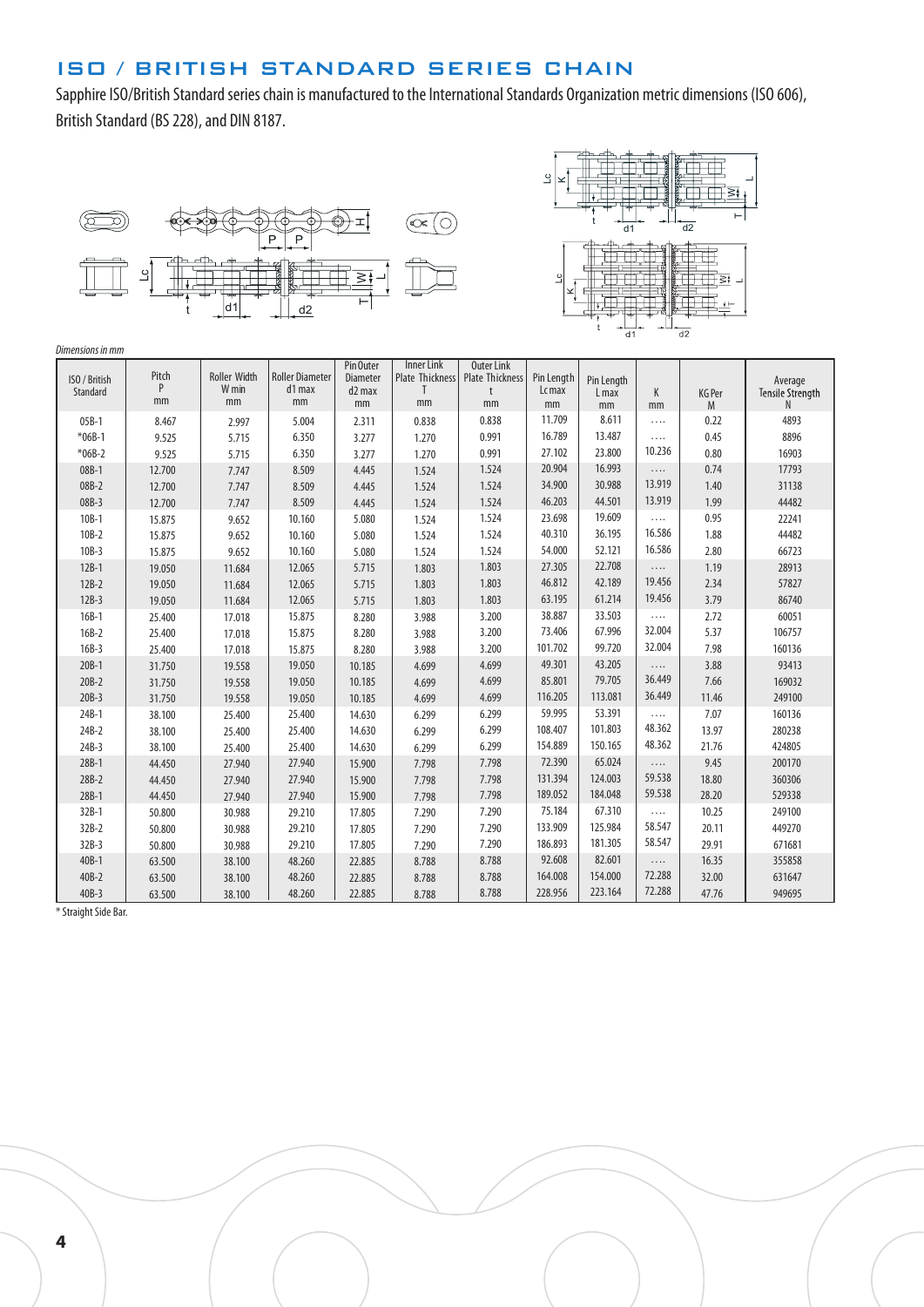# ASME / ANSI SERIES CHAIN

### Single and Multi-Strand

Sapphire standard series chains are built to ASME/ANSI B29.1 standards.





*Dimensions in mm*

| ASME/ANSI<br>Number | Pitch<br>mm | <b>Roller Width</b><br>mm | Roller Diameter Pin Diameter<br>mm | mm    | <b>Link Plate</b><br>Thickness<br>mm | C<br>mm | R<br>mm | K<br>mm  | <b>KG Per</b><br>M | Minimum Tensile<br>Strength<br>N |
|---------------------|-------------|---------------------------|------------------------------------|-------|--------------------------------------|---------|---------|----------|--------------------|----------------------------------|
| 25                  | 6.35        | 3.18                      | $3.30*$                            | 2.29  | 0.76                                 | 9.40    | 8.64    | .        | 0.13               | 3470                             |
| 35                  | 9.53        | 4.76                      | $5.08*$                            | 3.58  | 1.27                                 | 14.22   | 12.70   | $\ldots$ | 0.31               | 7829                             |
| $35 - 2$            | 9.53        | 4.76                      | $5.08*$                            | 3.58  | 1.27                                 | 24.38   | 22.86   | 10.13    | 0.67               | 15658                            |
| 40                  | 12.70       | 7.94                      | 7.92                               | 3.96  | 1.52                                 | 18.29   | 17.02   | $\cdots$ | 0.61               | 13901                            |
| $40 - 2$            | 12.70       | 7.94                      | 7.92                               | 3.96  | 1.52                                 | 32.77   | 31.50   | 14.38    | 1.19               | 27801                            |
| $40 - 3$            | 12.70       | 7.94                      | 7.92                               | 3.96  | 1.52                                 | 46.99   | 45.72   | 14.38    | 1.79               | 41702                            |
| 41                  | 12.70       | 6.35                      | 7.77                               | 3.58  | 1.27                                 | 16.51   | 14.48   | $\ldots$ | 0.39               | 6672                             |
| 50                  | 15.88       | 9.53                      | 10.16                              | 5.08  | 2.03                                 | 22.61   | 21.08   | $\cdots$ | 1.01               | 21707                            |
| $50 - 2$            | 15.88       | 9.53                      | 10.16                              | 5.08  | 2.03                                 | 40.64   | 39.37   | 18.11    | 1.96               | 43415                            |
| $50 - 3$            | 15.88       | 9.53                      | 10.16                              | 5.08  | 2.03                                 | 58.67   | 57.40   | 18.11    | 2.95               | 65122                            |
| 60                  | 19.05       | 12.70                     | 11.91                              | 5.94  | 2.39                                 | 28.19   | 26.42   | $\ldots$ | 1.47               | 31271                            |
| $60 - 2$            | 19.05       | 12.70                     | 11.91                              | 5.94  | 2.39                                 | 51.05   | 49.28   | 22.78    | 2.90               | 62542                            |
| $60 - 3$            | 19.05       | 12.70                     | 11.91                              | 5.94  | 2.39                                 | 73.91   | 72.14   | 22.78    | 4.29               | 93813                            |
| 80                  | 25.40       | 15.88                     | 15.88                              | 7.92  | 3.18                                 | 36.58   | 33.53   | $\ldots$ | 2.57               | 55603                            |
| $80 - 2$            | 25.40       | 15.88                     | 15.88                              | 7.92  | 3.18                                 | 65.79   | 62.74   | 29.29    | 5.02               | 111206                           |
| 100                 | 31.75       | 19.05                     | 19.05                              | 9.53  | 3.96                                 | 43.94   | 40.89   | $\cdots$ | 3.74               | 86874                            |
| $100 - 2$           | 31.75       | 19.05                     | 19.05                              | 9.53  | 3.96                                 | 79.76   | 76.71   | 35.76    | 7.31               | 173748                           |
| 120                 | 38.10       | 25.40                     | 22.23                              | 11.10 | 4.75                                 | 54.36   | 50.80   | $\ldots$ | 5.49               | 125106                           |
| $120 - 2$           | 38.10       | 25.40                     | 22.23                              | 11.10 | 4.75                                 | 99.82   | 96.27   | 45.44    | 10.94              | 250212                           |
| 140                 | 44.45       | 25.40                     | 25.40                              | 12.70 | 5.56                                 | 58.67   | 54.36   | $\ldots$ | 7.44               | 170278                           |
| $140 - 2$           | 44.45       | 25.40                     | 25.40                              | 12.70 | 5.56                                 | 107.70  | 103.38  | 48.87    | 14.36              | 340556                           |
| 160                 | 50.80       | 31.75                     | 28.58                              | 14.27 | 6.35                                 | 69.34   | 64.52   | $\cdots$ | 9.72               | 222411                           |
| $160 - 2$           | 50.80       | 31.75                     | 28.58                              | 14.27 | 6.35                                 | 128.02  | 123.19  | 58.55    | 19.09              | 444822                           |
| 180                 | 57.15       | 35.72                     | 35.71                              | 17.45 | 7.14                                 | 80.01   | 73.15   | $\cdots$ | 13.48              | 281483                           |
| $180 - 2$           | 57.15       | 35.72                     | 35.71                              | 17.45 | 7.14                                 | 149.10  | 139.95  | 65.84    | 26.06              | 563487                           |
| 200                 | 63.50       | 38.10                     | 39.67                              | 19.84 | 7.92                                 | 87.38   | 79.25   | $\cdots$ | 15.85              | 347517                           |
| $200 - 2$           | 63.50       | 38.10                     | 39.67                              | 19.84 | 7.92                                 | 159.00  | 150.88  | 71.55    | 32.00              | 695035                           |
| 240                 | 76.20       | 47.63                     | 47.63                              | 23.80 | 9.53                                 | 103.12  | 94.49   | .        | 24.41              | 500425                           |

\*Chains are rollerless - dimension shown is bushing diameter.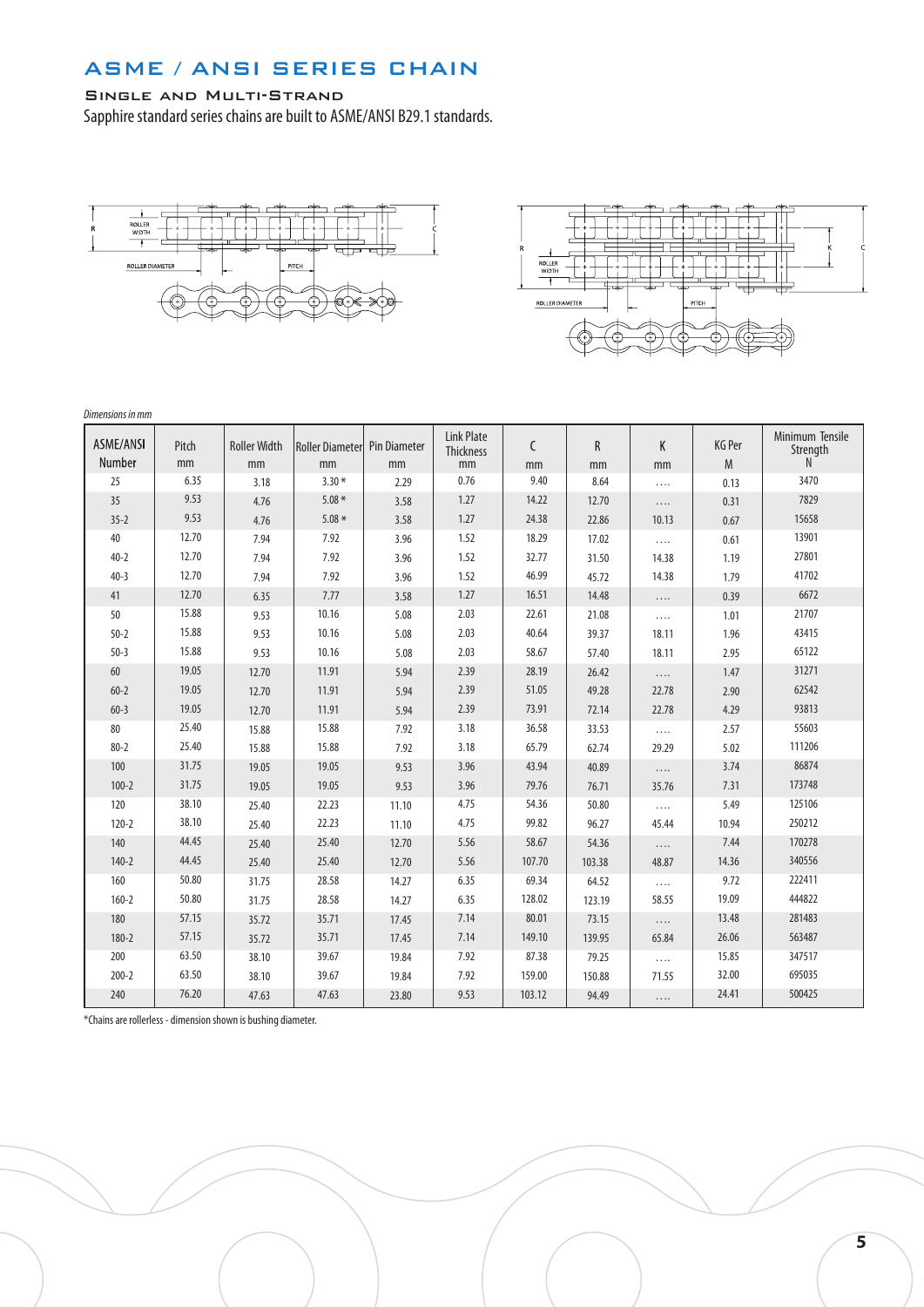# HEAVY SERIES CHAIN

Sapphire heavy series chains are built to ASME/ANSI B29.1 standards.



### *Dimensions in mm*

| ASME/ANSI<br><b>Number</b> | Pitch<br>mm | <b>Roller Width</b><br>mm | <b>Roller Diameterl</b><br>mm | <b>Pin Diameter</b><br>mm | <b>Link Plate</b><br><b>Thickness</b><br>mm | mm    | R<br>mm | <b>KG Per</b><br>M | Minimum Tensile<br>Strength |
|----------------------------|-------------|---------------------------|-------------------------------|---------------------------|---------------------------------------------|-------|---------|--------------------|-----------------------------|
| 50H                        | 15.88       | 9.53                      | 10.16                         | 5.08                      | 2.39                                        | 23.62 | 21.84   | 1.26               | 26182                       |
| 60H                        | 19.05       | 12.70                     | 11.91                         | 5.94                      | 3.18                                        | 31.50 | 29.72   | 1.76               | 37810                       |
| 80H                        | 25.40       | 15.88                     | 15.88                         | 7.92                      | 3.96                                        | 39.88 | 36.83   | 3.01               | 64499                       |
| 100H                       | 31.75       | 19.05                     | 19.05                         | 9.53                      | 4.75                                        | 47.24 | 44.20   | 4.20               | 106757                      |
| 120H                       | 38.10       | 25.40                     | 22.23                         | 11.10                     | 5.56                                        | 57.66 | 54.10   | 6.07               | 151240                      |
| 140H                       | 44.45       | 25.40                     | 25.40                         | 12.70                     | 6.35                                        | 61.98 | 57.91   | 8.04               | 204618                      |
| 160H                       | 50.80       | 31.75                     | 28.58                         | 14.27                     | 7.14                                        | 72.64 | 68.07   | 10.46              | 257997                      |
| 200H                       | 63.50       | 38.10                     | 39.67                         | 19.84                     | 9.53                                        | 97.54 | 87.12   | 19.91              | 347517                      |

NOTE: Heavy series chains are not necessarily stronger than standard series chains, but thicker link plate material provides an increase in fatigue resistance for drives subject to heavy shock.

### NON-STANDARD SERIES CHAIN

 $\overline{R}$ 

Sapphire non-standard series chains were built prior to the adoption of the ASME/ANSI standards and have non-standard dimensions.



*Dimensions in mm*

| Chain<br>Number | Pitch<br>mm | <b>Roller Width</b><br>mm | <b>Roller Diameter</b><br>mm | <b>Pin Diameter</b><br>mm | <b>Link Plate</b><br>Thickness<br>mm | mm    | mm    | <b>KG Per</b><br><b>IVI</b> | Minimum Tensile<br>Strenath<br> |
|-----------------|-------------|---------------------------|------------------------------|---------------------------|--------------------------------------|-------|-------|-----------------------------|---------------------------------|
| 65 x 1/8        | 12.70       | 3.18                      | 77<br>$\cdot$                | 3.58                      | 1.02                                 | '1.68 | 10.67 | 0.27                        | 9119                            |

### SPECIALTY APPLICATION CHAIN

Sapphire specialty application series chain is available for a variety of applications including agriculture and motor sports.

# COTTON MODULE CHAIN



| ASME/ANSI<br>Number | Pitch<br>mm | <b>Roller Width</b><br>mm | <b>Roller Diameter</b><br>mm | <b>Pin Diameter</b><br>mm | mm     | mm    | <b>Link Plate</b><br><b>Thickness</b><br>mm | Minimum Tensile<br>Strenath |
|---------------------|-------------|---------------------------|------------------------------|---------------------------|--------|-------|---------------------------------------------|-----------------------------|
| 12062H CM           | 38.100      | 12.700                    | 22.225                       | 5.944                     | 29.972 | 3.175 | 31.750                                      | 31271                       |

*Dimensions in mm*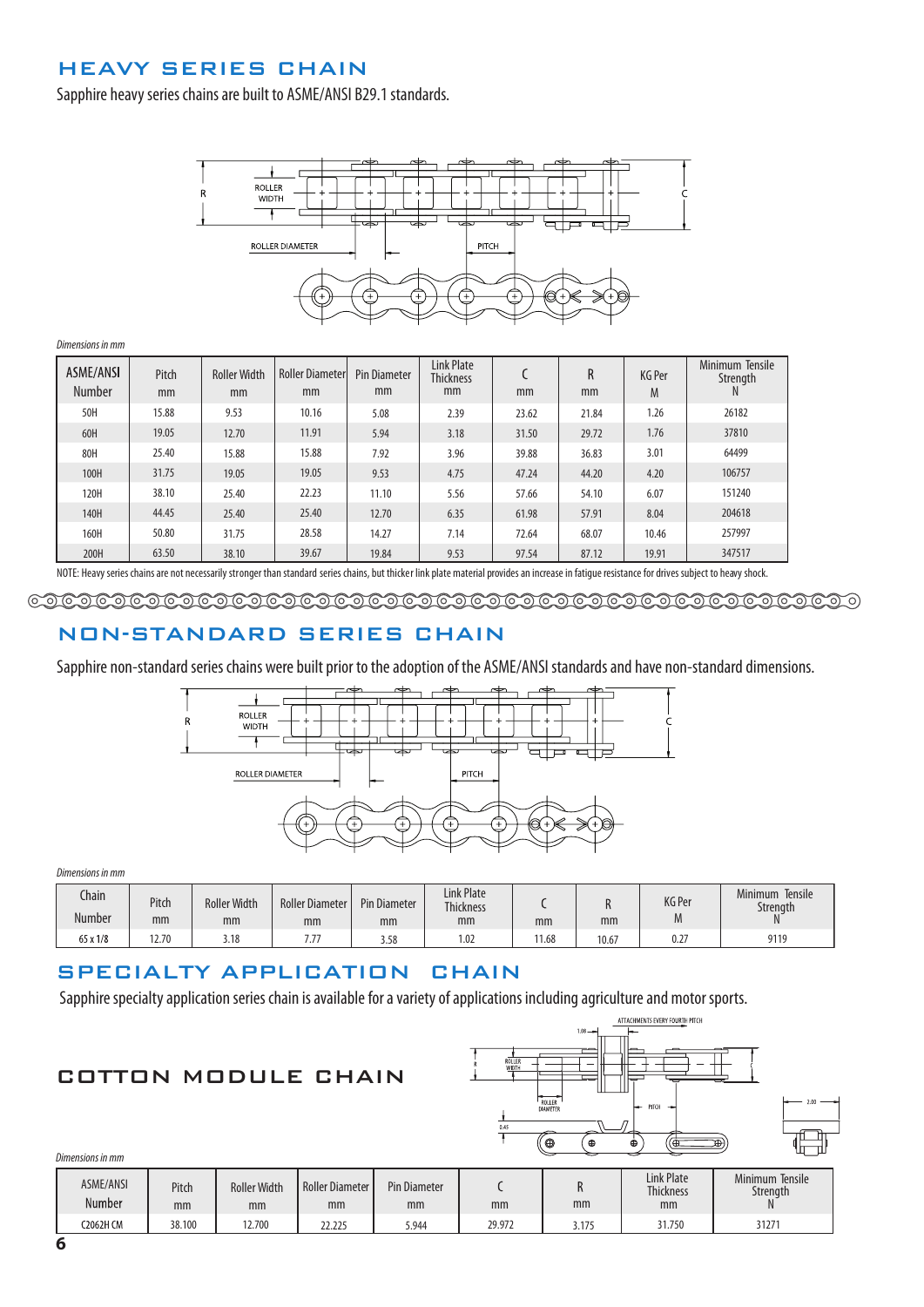# HOLLOW PIN



| Dimensions in mm    |             |                       |                           |                                  |                                       |                                |                                      |        |         |                    |                                  |  |  |
|---------------------|-------------|-----------------------|---------------------------|----------------------------------|---------------------------------------|--------------------------------|--------------------------------------|--------|---------|--------------------|----------------------------------|--|--|
| ASME/ANSI<br>Number | Pitch<br>mm | Roller<br>Width<br>mm | Roller<br>Diameter*<br>mm | Pin Outer<br>Diameter<br>$d2$ mm | Pin Inner<br><b>Diameter</b><br>d3 mm | Link Plate<br>Height<br>$H$ mm | Link Plate<br><b>Thickness</b><br>mm | mm     | R<br>mm | <b>KG Per</b><br>M | Minimum<br>Tensile Strength<br>N |  |  |
| 40HP                | 12.700      | 7.938                 | 7.925                     | 5.639                            | 3.988                                 | 11.989                         | 1.499                                | 17.602 | 0.580   | 0.580              | 9808                             |  |  |
| 50HP                | 15.875      | 9.525                 | 10.160                    | 7.036                            | 5.131                                 | 15.088                         | 2.007                                | 21.895 | 0.948   | 0.948              | 18144                            |  |  |
| 60HP                | 19.050      | 12.700                | 11.913                    | 8.306                            | 5.994                                 | 18.009                         | 2.388                                | 26.797 | 1.397   | 1.397              | 25497                            |  |  |
| 80HP                | 25.400      | 15.875                | 15.875                    | 11.405                           | 8.052                                 | 24.003                         | 3.200                                | 33.807 | 2.525   | 2.525              | 49033                            |  |  |
| <b>C2040HP</b>      | 25.400      | 0.785                 | 7.925                     | 5.639                            | 3.988                                 | 11.989                         | 1.499                                | 17.602 | 0.454   | 0.454              | 9808                             |  |  |
| <b>C2050HP</b>      | 31.750      | 0.940                 | 10.160                    | 7.214                            | 5.131                                 | 15.011                         | 2.007                                | 21.895 | 0.744   | 0.744              | 18144                            |  |  |
| <b>C2060HP</b>      | 38.100      | 12.573                | 11.913                    | 8.306                            | 5.994                                 | 16.993                         | 2.388                                | 26.797 | 1.384   | 1.384              | 25497                            |  |  |
| <b>C2062HP HP</b>   | 38.100      | 12.573                | 22.225                    | 8.306                            | 5.994                                 | 16.993                         | 3.200                                | 26.797 | 1.935   | 1.935              | 25497                            |  |  |
| <b>C2080HP</b>      | 50.800      | 15.748                | 15.875                    | 11.405                           | 9.398                                 | 24.003                         | 3.200                                | 33.807 | 1.801   | 1.801              | 49033                            |  |  |
| <b>C2082H HP</b>    | 50.800      | 15.748                | 28.575                    | 11.405                           | 8.052                                 | 24.003                         | 3.962                                | 33.807 | 2.351   | 2.351              | 49033                            |  |  |

\*Chain is rollerless - dimension shown is bushing diameter.

# AGRICULTURE **CHAIN**

*Dimensions in mm*



| ASME/ANSI<br>Number    | Pitch<br>mm | <b>Roller Width</b><br>mm | Roller Diameter<br>mm | <b>Pin Diameter</b><br>mm | <b>Link Plate</b><br><b>Thickness</b><br>mm | mm     | R<br>mm | <b>KG Per</b><br>M | Average Tensile<br>Strength<br>N. |
|------------------------|-------------|---------------------------|-----------------------|---------------------------|---------------------------------------------|--------|---------|--------------------|-----------------------------------|
| <b>Conveyor Series</b> |             |                           |                       |                           |                                             |        |         |                    |                                   |
| CA550                  | 41.402      | 20.241                    | 16.662                | 7.188                     | 2.667                                       | 39.688 | 34.925  | 1.935              | 53935                             |
| CA555                  | 41.402      | 12.700                    | 16.662                | 7.188                     | 3.175                                       | 31.750 | 30.163  | 1.801              | 58841                             |
| CA557                  | 41.402      | 20.241                    | 17.780                | 8.001                     | 3.175                                       | 40.481 | 37.306  | 2.560              | 73551                             |
| CA620                  | 42.012      | 25.003                    | 17.678                | 7.188                     | 3.175                                       | 46.831 | 41.672  | 2.336              | 58841                             |
| C2060H                 | 38.100      | 12.700                    | 11.913                | 5.969                     | 3.175                                       | 31.750 | 30.163  | 1.563              | 43148                             |
| <b>Drive Series</b>    |             |                           |                       |                           |                                             |        |         |                    |                                   |
| A550                   | 41.402      | 20.241                    | 16.662                | 7.188                     | 2.667                                       | 39.688 | 34.925  | 1.637              | 53935                             |
| A620                   | 42.012      | 25.003                    | 17.678                | 7.188                     | 3.175                                       | 46.831 | 41.672  | 2.054              | 58841                             |



\*Approximate - weight will vary depending upon D5 pin required.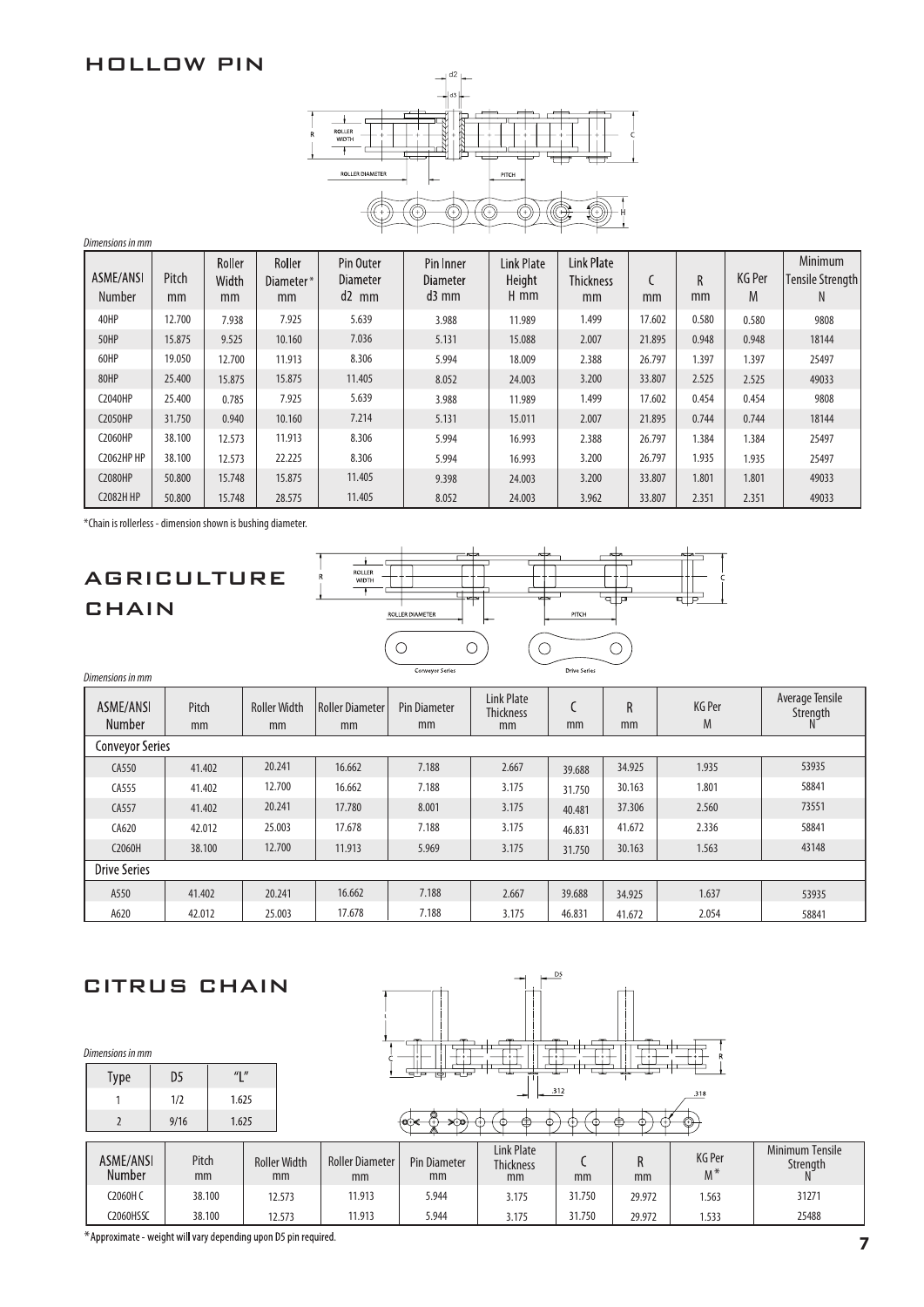# SPECIALTY APPLICATION CHAIN

Sapphire specialty application series chain is available for a variety of applications including agriculture and motor sports.

# COUPLING CHAIN







| ASME/ANSI | Pitch  | <b>Roller Width</b> | <b>Roller Diameter</b> | C      | R       | K      | Length  | <b>KG Per</b> |
|-----------|--------|---------------------|------------------------|--------|---------|--------|---------|---------------|
| Number    | mm     | mm                  | mm                     | mm     | mm      | mm     | Pitches | M             |
| D4012     | 12.700 | 7.925               | 7.925                  | 14.376 | 304.800 | 14.376 | 12      | 0.610         |
| D4016     | 12.700 | 7.925               | 7.925                  | 14.376 | 406.400 | 14.376 | 16      | 0.818         |
| D5016     | 15.875 | 9.525               | 10.160                 | 18.110 | 406.400 | 18.110 | 16      | 1.667         |
| D5018     | 15.875 | 9.525               | 10.160                 | 18.110 | 457.200 | 18.110 | 18      | 1.875         |
| D6018     | 19.050 | 12.700              | 11.913                 | 22.784 | 457.200 | 22.784 | 18      | 3.214         |
| D6020     | 19.050 | 12.700              | 11.913                 | 22.784 | 508.000 | 22.784 | 20      | 3.572         |
| D6022     | 19.050 | 12.700              | 11.913                 | 22.784 | 558.800 | 22.784 | 22      | 3.929         |
| D8018     | 25.400 | 15.875              | 15.875                 | 29.286 | 457.200 | 29.286 | 18      | 7.441         |
| D8020     | 25,400 | 15.875              | 15.875                 | 29.286 | 508.000 | 29.286 | 20      | 8.274         |
| D10018    | 31.750 | 19.050              | 19.050                 | 35.763 | 457.200 | 35.763 | 18      | 13.751        |
| D10020    | 31.750 | 19.050              | 1905.00                | 35.763 | 508.000 | 35.763 | 20      | 15.328        |
| D12018    | 38.100 | 25.400              | 22.225                 | 45.441 | 457.200 | 45.441 | 18      | 24.108        |
| D12022    | 38.100 | 25,400              | 22.225                 | 45.441 | 558.800 | 45.441 | 22      | 29.466        |

### POWERSPORTS & ATV CHAIN



| ASME/ANSI<br>Number | Pitch<br>mm | <b>Roller Width</b><br>mm | <b>Roller Diameter</b><br>mm | <b>Pin Diameter</b><br>mm | Link Plate<br><b>Thickness</b><br>mm | mm      | R<br>mm | <b>KG Per</b><br>M | Average Tensile<br>Strength<br>N. |
|---------------------|-------------|---------------------------|------------------------------|---------------------------|--------------------------------------|---------|---------|--------------------|-----------------------------------|
| 219H                | 7.7724      | 5.0038                    | 4.5974                       | 2.9972                    | 1.1938                               | .       | 11.9888 | 0.298              | 7651                              |
| 219H BP             | 7.7724      | 5.0038                    | 4.5974                       | 2.9972                    | 1.1938                               | .       | 11.9888 | 0.298              | 7651                              |
| 420                 | 12.7        | 6.35                      | 7.7724                       | 3.9624                    | 1.524                                | 1.66116 | 14.8082 | 0.402              | 18104                             |
| 428                 | 12.7        | 7.9375                    | 8.509                        | 4.4196                    | 1.524                                | 18.1102 | 16.7894 | 0.667              | 18683                             |
| 428H                | 12.7        | 7.9375                    | 8.509                        | 4.4196                    | 1.778                                | 19.4564 | 18.8976 | 0.798              | 18683                             |
| 520                 | 15.875      | 6.35                      | 10.16                        | 5.08                      | 2.032                                | 19.558  | 18.034  | 0.939              | 29358                             |
| 520H                | 15.875      | 6.35                      | 10.16                        | 5.08                      | 2.3876                               | 20.32   | 18.796  | 1.216              | 29358                             |
| 530                 | 15.875      | 15.875                    | 10.16                        | 5.08                      | 2.032                                | 22.606  | 21.082  | 1.058              | 29358                             |
| 530H                | 15.875      | 15.875                    | 10.16                        | 5.08                      | 2.3876                               | 23.368  | 21.844  | 1.335              | 29358                             |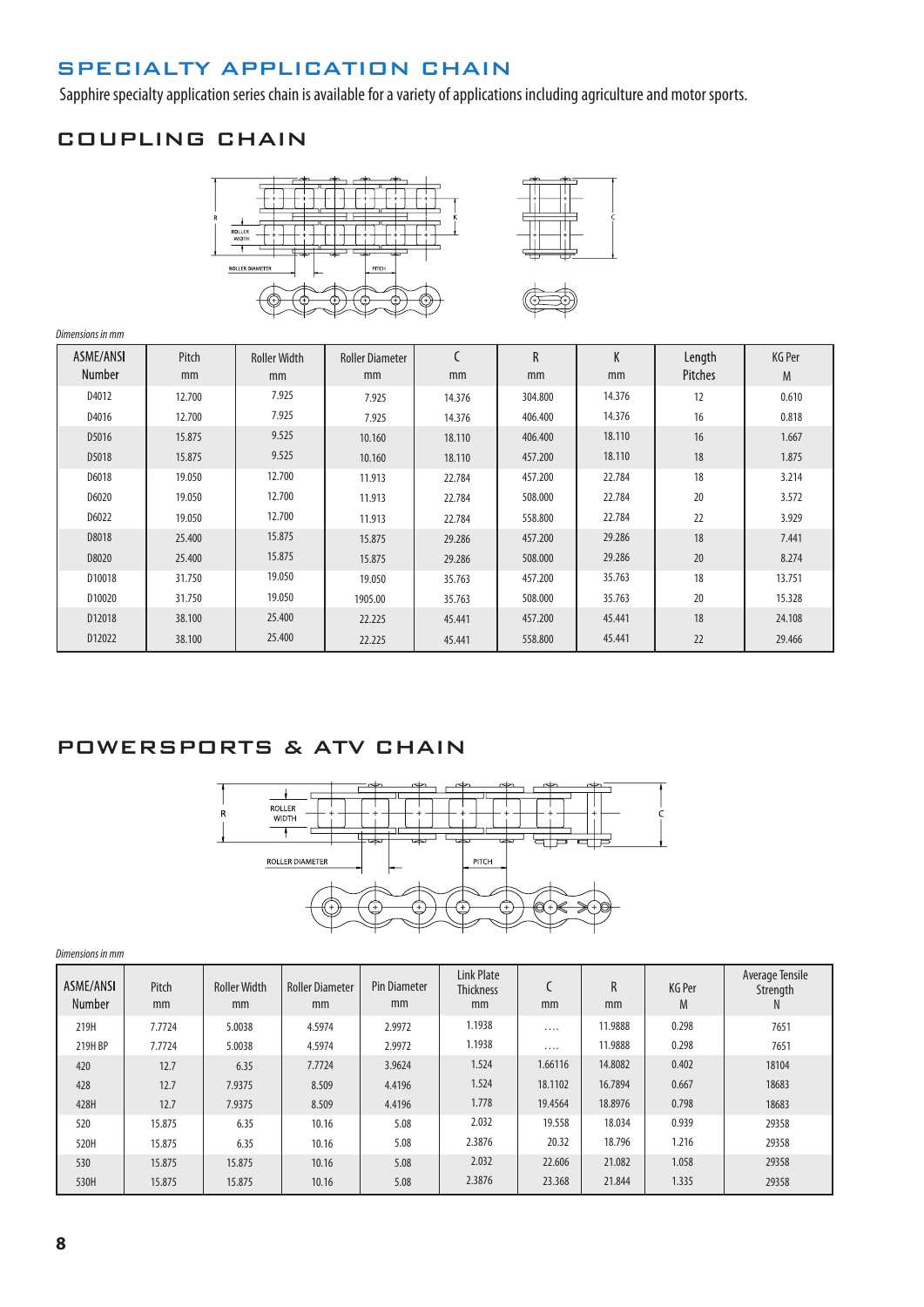## DOUBLE-PITCH ROLLER CHAIN

Sapphire double-pitch chains are built to ASME/ANSI B29.1 standards.

### POWER TRANSMISSION ROLLER CHAIN



*Dimensions in mm*

| <b>ASME/ANSI</b><br><b>Number</b> | Pitch<br>mm | <b>Roller Width</b><br>mm | Roller Diameter<br>mm | <b>Pin Diameter</b><br>mm | <b>Link Plate</b><br><b>Thickness</b><br>mm | mm    | R<br>mm | <b>KG Per</b><br>I۷I | <b>Minimum Tensile</b><br>Strength<br>N |
|-----------------------------------|-------------|---------------------------|-----------------------|---------------------------|---------------------------------------------|-------|---------|----------------------|-----------------------------------------|
| 2040                              | 25.40       | 7.94                      | 7.92                  | 3.96                      | 1.52                                        | 19.30 | 17.27   | 0.42                 | 13901                                   |
| 2050                              | 31.75       | 9.53                      | 10.16                 | 5.08                      | 2.03                                        | 23.37 | 21.34   | 0.77                 | 21707                                   |
| 2060                              | 38.10       | 12.70                     | 11.91                 | 5.94                      | 2.39                                        | 28.19 | 26.67   | .07                  | 31271                                   |

### CONVEYOR ROLLER CHAIN



### STANDARD DIAMETER ROLLER

*Dimensions in mm*

| <b>ASME/ANSI</b><br><b>Number</b> | Pitch<br>mm | <b>Roller Width</b><br>mm | Roller Diameter<br>mm | <b>Pin Diameter</b><br>mm | <b>Link Plate</b><br><b>Thickness</b><br>mm | mm    | mm    | <b>KG Per</b><br>M | Minimum Tensile<br>Strength |
|-----------------------------------|-------------|---------------------------|-----------------------|---------------------------|---------------------------------------------|-------|-------|--------------------|-----------------------------|
| 2040                              | 25.40       | 7.94                      | 7.92                  | 3.96                      | 1.52                                        | 19.30 | 17.27 | $0.5^{\circ}$      | 13901                       |
| C2050                             | 31.75       | 9.53                      | 10.16                 | 5.08                      | 2.03                                        | 23.37 | 21.34 | 0.86               | 21707                       |
| C2060H                            | 38.10       | 12.70                     | 11.91                 | 5.94                      | 3.18                                        | 31.75 | 29.97 | l.56               | 31271                       |
| C2080H                            | 50.80       | 15.88                     | 15.88                 | 7.92                      | 3.96                                        | 39.88 | 36.83 | 2.08               | 55603                       |



### OVERSIZED DIAMETER ROLLER

*Dimensions in mm*

| <b>ASME/ANSI</b><br><b>Number</b> | Pitch<br>mm | <b>Roller Width</b><br>mm | <b>Roller Diameter</b><br>mm | <b>Pin Diameter</b><br>mm | Link Plate<br><b>Thickness</b><br>mm | mm    | mm    | <b>KG Per</b><br>M | Minimum Tensile<br>Strength |
|-----------------------------------|-------------|---------------------------|------------------------------|---------------------------|--------------------------------------|-------|-------|--------------------|-----------------------------|
| C2042                             | 25.40       | 7.94                      | 15.88                        | 3.96                      | 1.52                                 | 19.30 | 17.27 | 0.74               | 13901                       |
| C2052                             | 31.75       | 9.53                      | 19.05                        | 5.08                      | 2.03                                 | 23.37 | 21.34 | .21                | 21707                       |
| C2062H                            | 38.10       | 12.70                     | 22.23                        | 5.94                      | 3.18                                 | 31.75 | 29.97 | 2.11               | 31271                       |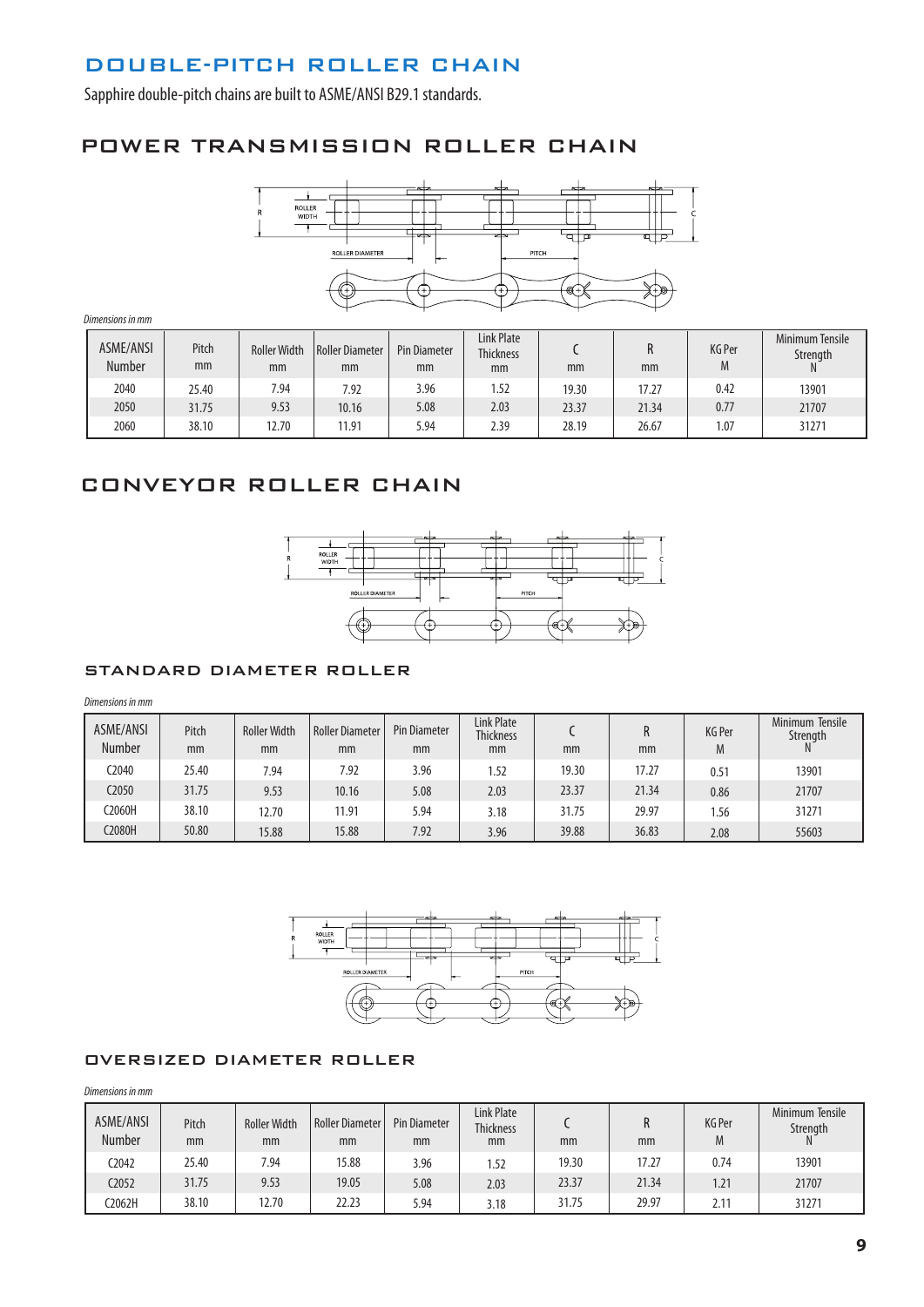# CHAIN LENGTH IN PITCHES TO METERS CONVERSION TABLE

| Chain Pitch-mm          |              |              |              |              |              |                |       |       |              |              |              |              |              |
|-------------------------|--------------|--------------|--------------|--------------|--------------|----------------|-------|-------|--------------|--------------|--------------|--------------|--------------|
| No. of<br>Pitches<br>mm | 0.64         | 0.95         | 1.27         | 1.59         | 1.91         | 2.54           | 3.18  | 3.81  | 4.45         | 5.08         | 5.72         | 6.35         | 7.62         |
|                         |              |              |              |              |              | Chain Length-M |       |       |              |              |              |              |              |
| $\mathbf{1}$            | 0.05         |              | 0.10         | 0.13         | 0.15         | 0.20           | 0.25  | 0.33  | 0.38         | 0.43         |              | 0.53         |              |
| $\overline{2}$          | 0.10         | 0.08<br>0.15 | 0.20         | 0.25         | 0.41         | 0.43           | 0.53  | 0.64  | 0.74         | 0.84         | 0.48<br>0.97 | 1.07         | 0.64<br>1.27 |
| $\overline{3}$          | 0.15         | 0.23         | 0.33         | 0.41         | 0.25         | 0.64           | 0.79  | 0.97  | 1.12         | 1.27         | 1.42         | 1.60         | 1.91         |
| $\overline{4}$          | 0.20         | 0.33         | 0.43         | 0.53         | 0.64         | 0.84           | 1.07  | 1.27  | 1.47         | 1.70         | 1.91         | 2.11         | 2.54         |
| 5                       | 0.25         | 0.41         | 0.53         | 0.66         |              |                |       | 1.60  | 1.85         | 2.11         |              | 2.64         |              |
| 6                       | 0.33         | 0.48         | 0.64         | 0.79         | 0.79<br>0.97 | 1.07<br>1.27   | 1.32  | 1.91  | 2.24         | 2.54         | 2.39<br>2.87 | 3.18         | 3.18<br>3.81 |
| $\overline{7}$          | 0.38         | 0.56         | 0.74         | 0.91         |              |                | 1.60  | 2.24  | 2.59         |              |              |              | 4.45         |
| 8                       | 0.43         | 0.64         | 0.84         | 1.07         | 1.12         | 1.47           | 1.85  | 2.54  | 2.97         | 2.97<br>3.38 | 3.33         | 3.71         |              |
| 9                       |              |              |              | 1.19         | 1.27         | 1.70           | 2.11  | 2.87  | 3.33         |              | 3.81<br>4.29 | 4.24<br>4.78 | 5.08         |
| 10                      | 0.48         | 0.71         | 0.97         |              | 1.42         | 1.91           | 2.39  |       |              | 3.81         |              |              | 5.72         |
| 11                      | 0.53<br>0.58 | 0.79         | 1.07<br>1.17 | 1.32<br>1.27 | 1.60         | 2.11           | 2.64  | 3.18  | 3.71<br>4.06 | 4.24         | 4.78         | 5.28         | 6.35         |
| 12                      |              | 0.86         | 1.27         | 1.60         | 1.75         | 2.34           | 2.92  | 3.51  | 4.45         | 4.65         | 5.23         | 5.82         | 6.99         |
| 13                      | 0.64<br>0.69 | 0.97         | 1.37         | 1.73         | 1.91         | 2.54           | 3.18  | 3.81  | 4.83         | 5.08         | 5.72         | 6.35         | 7.62         |
| 14                      |              | 1.04         |              | 1.85         | 2.06         | 2.74           | 3.43  | 4.14  | 5.18         | 5.51         | 6.20         | 6.88         | 8.26         |
| 15                      | 0.74         | 1.12         | 1.47         |              | 2.24         | 2.97           | 3.71  | 4.45  |              | 5.92         | 6.68         | 7.42         | 8.89         |
|                         | 0.79         | 1.19         | 1.60         | 1.98         | 2.39         | 3.18           | 3.96  | 4.78  | 5.56         | 6.35         | 7.14         | 7.95         | 9.53         |
| 16                      | 0.84         | 1.27         | 1.70         | 2.11         | 2.54         | 3.38           | 4.24  | 5.08  | 5.92         | 6.78         | 7.62         | 8.46         | 10.16        |
| 17<br>18                | 0.89         | 1.35         | 1.80         | 2.26         | 2.69         | 3.61           | 4.50  | 5.41  | 6.30         | 7.19         | 8.10         | 8.99         | 10.80        |
|                         | 0.97         | 1.42         | 1.91         | 2.39         | 2.87         | 3.81           | 4.78  | 5.72  | 6.68         | 7.62         | 8.59         | 9.53         | 11.43        |
| 19                      | 1.02         | 1.50         | 2.01         | 2.51         | 3.02         | 4.01           | 5.03  | 6.05  | 7.04         | 8.05         | 9.04         | 10.06        | 12.07        |
| 20                      | 1.07         | 1.60         | 2.11         | 2.64         | 3.18         | 4.24           | 5.28  | 6.35  | 7.42         | 8.46         | 9.53         | 10.59        | 12.70        |
| 21                      | 1.12         | 1.68         | 2.24         | 2.77         | 3.33         | 4.45           | 5.56  | 6.68  | 7.77         | 8.89         | 10.01        | 11.13        | 13.34        |
| 22                      | 1.17         | 1.75         | 2.34         | 2.92         | 3.51         | 4.65           | 5.82  | 6.99  | 8.15         | 9.32         | 10.49        | 11.63        | 13.97        |
| 23                      | 1.22         | 1.83         | 2.44         | 3.05         | 3.66         | 4.88           | 6.10  | 7.32  | 8.51         | 9.73         | 10.95        | 12.17        | 14.61        |
| 24                      | 1.27         | 1.91         | 2.54         | 3.18         | 3.81         | 5.08           | 6.35  | 7.62  | 8.89         | 10.16        | 11.43        | 12.70        | 15.24        |
| 25                      | 1.32         | 1.98         | 2.64         | 3.30         | 3.96         | 5.28           | 6.60  | 7.95  | 9.27         | 10.59        | 11.91        | 13.23        | 15.88        |
| 26                      | 1.37         | 2.06         | 2.74         | 3.43         | 4.14         | 5.51           | 6.88  | 8.26  | 9.63         | 11.00        | 12.40        | 13.77        | 16.51        |
| 27                      | 1.42         | 2.13         | 2.87         | 3.58         | 4.29         | 5.72           | 7.14  | 8.59  | 10.01        | 11.43        | 12.85        | 14.30        | 17.15        |
| 28                      | 1.47         | 2.24         | 2.97         | 3.71         | 4.45         | 5.92           | 7.44  | 8.89  | 10.36        | 11.86        | 13.34        | 14.81        | 17.78        |
| 29                      | 1.52         | 2.31         | 3.07         | 3.84         | 4.67         | 6.15           | 7.67  | 9.22  | 10.74        | 12.27        | 13.82        | 15.34        | 18.42        |
| 30                      | 1.60         | 2.39         | 3.18         | 4.06         | 4.78         | 6.35           | 7.95  | 9.53  | 11.13        | 12.70        | 13.61        | 15.88        | 19.05        |
| 31                      | 1.65         | 2.46         | 3.28         | 4.09         | 4.93         | 6.55           | 8.20  | 9.86  | 11.48        | 13.13        | 14.76        | 16.41        | 19.69        |
| 32                      | 1.70         | 2.54         | 3.38         | 4.24         | 5.08         | 6.78           | 8.46  | 10.16 | 11.86        | 13.54        | 15.24        | 16.94        | 20.32        |
| 33                      | 1.75         | 2.62         | 3.51         | 4.37         | 5.23         | 6.99           | 8.64  | 10.49 | 12.22        | 13.97        | 15.72        | 17.48        | 20.96        |
| 34                      | 1.80         | 2.69         | 3.61         | 4.50         | 5.41         | 7.19           | 8.99  | 10.80 | 12.60        | 14.40        | 16.21        | 17.98        | 21.59        |
| 35                      | 1.85         | 2.77         | 3.71         | 4.62         | 5.56         | 7.42           | 9.27  | 11.13 | 12.95        | 14.81        | 16.66        | 18.52        | 22.23        |
| 36                      | 1.91         | 2.87         | 3.81         | 4.50         | 5.72         | 7.62           | 9.53  | 11.43 | 13.34        | 15.24        | 17.15        | 19.05        | 22.86        |
| 37                      | 1.96         | 2.95         | 3.91         | 4.90         | 5.87         | 7.82           | 9.78  | 11.76 | 13.72        | 15.67        | 17.63        | 19.58        | 23.50        |
| 38                      | 2.01         | 3.02         | 4.01         | 5.03         | 6.05         | 8.05           | 10.06 | 12.07 | 14.07        | 16.08        | 18.11        | 20.12        | 24.13        |
| 39                      | 2.06         | 3.10         | 4.14         | 5.16         | 6.20         | 8.26           | 10.31 | 12.40 | 14.45        | 16.51        | 18.57        | 20.65        | 24.77        |
| 40                      | 2.11         | 3.18         | 4.24         | 5.28         | 6.35         | 8.46           | 10.59 | 12.70 | 14.81        | 16.94        | 19.05        | 21.16        | 25.40        |
| 41                      | 2.16         | 3.25         | 4.34         | 5.44         | 6.50         | 8.69           | 10.85 | 13.03 | 15.19        | 17.35        | 19.53        | 21.69        | 26.04        |
| 42                      | 2.24         | 3.33         | 4.45         | 5.56         | 6.68         | 8.89           | 11.13 | 13.34 | 15.57        | 17.78        | 20.02        | 22.23        | 26.67        |
| 43                      | 2.29         | 3.40         | 4.55         | 5.72         | 6.83         | 9.09           | 11.38 | 13.67 | 15.93        | 18.21        | 20.47        | 22.76        | 27.31        |
| 44                      | 2.34         | 3.51         | 4.65         | 5.82         | 6.99         | 9.32           | 11.63 | 13.97 | 16.31        | 18.62        | 20.96        | 23.29        | 27.94        |
| 45                      | 2.39         | 3.58         | 4.78         | 5.94         | 7.14         | 9.53           | 11.91 | 14.30 | 16.66        | 19.05        | 21.44        | 23.83        | 28.58        |
| 46                      | 2.44         | 3.66         | 4.88         | 6.10         | 7.32         | 9.73           | 12.17 | 14.61 | 17.04        | 19.48        | 21.92        | 24.33        | 29.21        |
| 47                      | 2.49         | 3.73         | 4.98         | 6.22         | 7.47         | 9.96           | 12.45 | 14.94 | 17.40        | 19.89        | 22.38        | 24.87        | 29.85        |
| 48                      | 2.54         | 3.81         | 5.08         | 6.35         | 7.62         | 10.16          | 12.70 | 15.24 | 17.78        | 20.32        | 22.86        | 25.40        | 30.48        |
| 49                      | 2.59         | 3.89         | 5.18         | 6.48         | 7.77         | 10.36          | 12.95 | 15.57 | 18.16        | 20.75        | 23.34        | 25.93        | 31.12        |
| 50                      | 2.64         | 3.96         | 5.28         | 6.60         | 7.95         | 10.59          | 13.23 | 15.88 | 18.52        | 21.16        | 23.83        | 26.47        | 31.75        |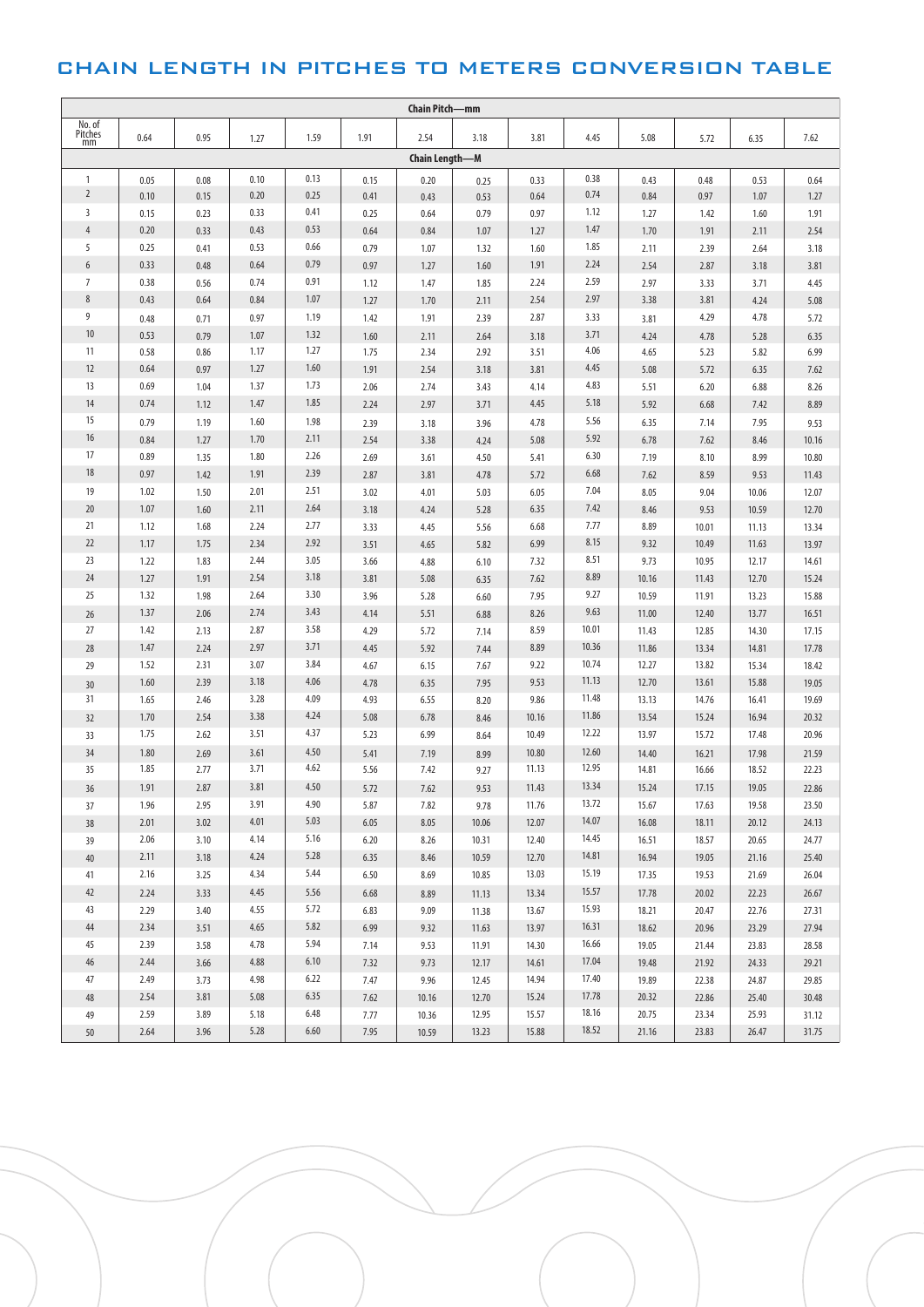### CHAIN LENGTH IN PITCHES TO METERS CONVERSION TABLE

| <b>Chain Pitch-mm</b>                     |      |      |       |       |       |       |       |       |       |       |       |       |       |
|-------------------------------------------|------|------|-------|-------|-------|-------|-------|-------|-------|-------|-------|-------|-------|
| No. of<br>$_\mathrm{mm}^\mathrm{Pitches}$ | 0.64 | 0.95 | 1.27  | 1.59  | 1.91  | 2.54  | 3.18  | 3.81  | 4.45  | 5.08  | 5.72  | 6.35  | 7.62  |
| Chain Length-M                            |      |      |       |       |       |       |       |       |       |       |       |       |       |
| 51                                        | 2.69 | 4.04 | 5.41  | 6.76  | 8.10  | 10.80 | 13.49 | 16.21 | 18.90 | 21.59 | 24.28 | 27.00 | 32.39 |
| 52                                        | 2.74 | 4.14 | 5.51  | 6.88  | 8.26  | 11.00 | 13.77 | 16.51 | 19.25 | 22.02 | 24.77 | 4.65  | 33.02 |
| 53                                        | 2.79 | 4.22 | 5.61  | 7.01  | 8.41  | 11.23 | 14.02 | 16.84 | 19.63 | 22.43 | 25.25 | 28.04 | 33.66 |
| 54                                        | 2.87 | 4.29 | 5.72  | 7.14  | 8.59  | 11.43 | 14.30 | 17.15 | 20.02 | 22.86 | 25.73 | 28.58 | 34.29 |
| 55                                        | 2.92 | 4.37 | 5.82  | 7.26  | 8.74  | 11.63 | 14.55 | 17.48 | 20.37 | 23.29 | 26.19 | 29.11 | 34.93 |
| 56                                        | 2.97 | 4.45 | 5.92  | 7.42  | 8.89  | 11.86 | 14.81 | 17.78 | 20.75 | 23.70 | 26.67 | 29.64 | 35.56 |
| 57                                        | 3.02 | 4.52 | 6.05  | 7.54  | 9.04  | 12.07 | 15.09 | 18.11 | 21.11 | 24.13 | 27.15 | 30.18 | 36.20 |
| 58                                        | 3.07 | 4.60 | 6.15  | 7.67  | 9.22  | 12.27 | 15.34 | 18.42 | 21.49 | 24.56 | 27.64 | 30.68 | 36.83 |
| 59                                        | 3.12 | 4.67 | 6.25  | 7.80  | 9.37  | 12.50 | 15.62 | 18.75 | 21.84 | 24.97 | 28.09 | 31.22 | 37.47 |
| 60                                        | 3.18 | 4.78 | 6.35  | 7.95  | 9.53  | 12.70 | 15.88 | 19.05 | 22.23 | 25.40 | 28.58 | 31.75 | 38.10 |
| 61                                        | 3.23 | 4.85 | 6.45  | 8.08  | 9.68  | 12.90 | 16.13 | 19.38 | 22.61 | 25.83 | 29.06 | 32.28 | 38.74 |
| 62                                        | 3.28 | 4.93 | 6.55  | 8.20  | 9.86  | 13.13 | 16.41 | 19.69 | 22.96 | 26.24 | 29.54 | 32.82 | 39.37 |
| 63                                        | 3.33 | 5.00 | 6.68  | 8.33  | 10.01 | 13.34 | 16.66 | 20.02 | 23.34 | 26.67 | 30.00 | 33.35 | 40.01 |
| 64                                        | 3.38 | 5.08 | 6.78  | 8.46  | 10.16 | 13.54 | 16.94 | 20.32 | 23.70 | 27.10 | 30.48 | 33.86 | 40.64 |
| 65                                        | 3.43 | 5.16 | 6.88  | 8.61  | 10.31 | 13.77 | 17.20 | 20.65 | 24.08 | 27.51 | 30.96 | 34.39 | 41.28 |
| 66                                        | 3.51 | 5.23 | 6.99  | 8.74  | 10.49 | 13.97 | 17.48 | 20.96 | 24.46 | 27.94 | 31.45 | 34.93 | 41.91 |
| 67                                        | 3.56 | 5.31 | 7.09  | 8.86  | 10.64 | 14.17 | 17.73 | 21.29 | 24.82 | 28.37 | 31.90 | 35.46 | 42.55 |
| 68                                        | 3.61 | 5.41 | 7.19  | 8.99  | 10.80 | 14.40 | 17.98 | 21.59 | 25.20 | 28.78 | 32.39 | 35.99 | 43.18 |
| 69                                        | 3.66 | 5.49 | 7.32  | 9.12  | 10.95 | 14.61 | 18.26 | 21.92 | 25.55 | 29.21 | 32.87 | 36.53 | 43.82 |
| 70                                        | 3.71 | 5.56 | 7.42  | 9.27  | 11.13 | 14.81 | 18.52 | 22.23 | 25.93 | 29.64 | 33.35 | 37.03 | 44.45 |
| 71                                        | 3.76 | 5.64 | 7.52  | 9.40  | 11.28 | 15.04 | 18.80 | 22.56 | 26.29 | 30.05 | 33.81 | 37.57 | 45.09 |
| 72                                        | 3.81 | 5.72 | 7.62  | 9.53  | 11.43 | 15.24 | 19.05 | 22.86 | 26.67 | 30.48 | 34.29 | 38.10 | 45.72 |
| 73                                        | 3.86 | 5.79 | 7.72  | 9.65  | 11.58 | 15.44 | 19.30 | 23.19 | 27.05 | 30.91 | 34.77 | 38.63 | 46.36 |
| 74                                        | 3.91 | 5.87 | 7.82  | 9.78  | 11.76 | 15.67 | 19.58 | 23.50 | 27.41 | 31.32 | 35.26 | 39.17 | 46.99 |
| 75                                        | 3.96 | 5.94 | 7.95  | 9.93  | 11.91 | 15.88 | 19.84 | 23.83 | 27.79 | 31.75 | 35.71 | 39.70 | 47.63 |
| 76                                        | 4.01 | 6.05 | 8.05  | 10.06 | 12.07 | 16.08 | 20.12 | 24.13 | 28.14 | 32.18 | 36.20 | 40.21 | 48.26 |
| 77                                        | 4.06 | 6.12 | 8.15  | 10.19 | 12.22 | 16.31 | 20.37 | 24.46 | 28.52 | 32.59 | 36.68 | 40.74 | 48.90 |
| 78                                        | 4.14 | 6.20 | 8.26  | 10.31 | 12.40 | 16.51 | 20.65 | 24.77 | 28.91 | 33.02 | 37.16 | 41.28 | 49.53 |
| 79                                        | 4.19 | 6.27 | 8.36  | 10.44 | 12.55 | 16.71 | 20.90 | 25.10 | 29.26 | 33.45 | 37.62 | 41.81 | 50.17 |
| 80                                        | 4.24 | 6.35 | 8.46  | 10.59 | 12.70 | 16.94 | 21.16 | 25.40 | 29.64 | 33.86 | 38.10 | 42.34 | 50.80 |
| 81                                        | 4.29 | 6.43 | 8.59  | 10.72 | 12.85 | 17.15 | 21.44 | 25.73 | 30.00 | 34.29 | 38.58 | 42.88 | 51.44 |
| 82                                        | 4.34 | 6.50 | 8.69  | 10.85 | 13.03 | 17.35 | 21.69 | 26.04 | 30.38 | 34.72 | 39.07 | 43.38 | 52.07 |
| 83                                        | 4.39 | 6.58 | 8.79  | 10.97 | 13.18 | 17.58 | 21.97 | 26.37 | 30.73 | 35.13 | 39.52 | 43.92 | 52.71 |
| 84                                        | 4.45 | 6.68 | 8.89  | 11.13 | 13.34 | 17.78 | 22.23 | 26.67 | 31.12 | 35.56 | 40.01 | 44.45 | 53.34 |
| 85                                        | 4.50 | 6.76 | 8.99  | 11.25 | 13.49 | 17.98 | 22.48 | 27.00 | 31.50 | 35.99 | 40.49 | 44.98 | 53.98 |
| 86                                        | 4.55 | 6.83 | 9.09  | 11.38 | 13.67 | 18.21 | 22.76 | 27.31 | 31.85 | 36.40 | 40.97 | 45.52 | 54.61 |
| 87                                        | 4.60 | 6.91 | 9.22  | 11.51 | 13.82 | 18.42 | 23.01 | 27.64 | 32.23 | 36.83 | 41.43 | 46.05 | 55.25 |
| 88                                        | 4.65 | 6.99 | 9.32  | 11.63 | 13.97 | 18.62 | 23.29 | 27.94 | 32.59 | 37.26 | 41.91 | 46.56 | 55.88 |
| 89                                        | 4.70 | 7.06 | 9.42  | 11.79 | 14.12 | 18.85 | 23.55 | 28.27 | 32.97 | 37.67 | 42.39 | 47.09 | 56.52 |
| 90                                        | 4.78 | 7.14 | 17.15 | 11.91 | 14.30 | 19.05 | 23.83 | 28.58 | 33.35 | 38.10 | 42.88 | 47.63 | 57.15 |
| 91                                        | 4.83 | 7.21 | 9.63  | 12.04 | 14.45 | 19.25 | 24.08 | 28.91 | 33.71 | 38.53 | 43.33 | 48.16 | 57.79 |
| 92                                        | 4.88 | 7.32 | 9.73  | 12.17 | 14.61 | 19.48 | 24.33 | 29.21 | 34.09 | 38.94 | 43.82 | 48.69 | 58.42 |
| 93                                        | 4.93 | 7.39 | 9.86  | 12.29 | 14.76 | 19.69 | 24.61 | 29.54 | 34.44 | 39.37 | 44.30 | 49.23 | 59.06 |
| 94                                        | 4.98 | 7.47 | 9.96  | 12.45 | 14.94 | 19.89 | 24.87 | 29.85 | 34.82 | 39.80 | 44.78 | 49.73 | 59.69 |
| 95                                        | 5.03 | 7.54 | 10.06 | 12.57 | 15.09 | 20.12 | 25.15 | 30.18 | 35.18 | 40.21 | 45.24 | 50.27 | 60.33 |
| 96                                        | 5.08 | 7.62 | 10.16 | 12.70 | 15.24 | 20.32 | 25.40 | 30.48 | 35.56 | 40.64 | 45.72 | 50.80 | 60.96 |
| 97                                        | 5.13 | 7.70 | 10.26 | 12.83 | 15.39 | 20.52 | 25.65 | 30.81 | 35.94 | 41.07 | 46.20 | 51.33 | 61.60 |
| 98                                        | 5.18 | 7.77 | 10.36 | 12.95 | 15.57 | 20.75 | 25.93 | 31.12 | 36.30 | 41.48 | 46.69 | 51.87 | 62.23 |
| 99                                        | 5.23 | 7.85 | 10.49 | 13.11 | 15.72 | 20.96 | 26.19 | 31.45 | 36.68 | 41.91 | 47.14 | 52.40 | 62.87 |
| 100                                       | 5.28 | 7.95 | 10.59 | 13.23 | 15.88 | 21.16 | 26.47 | 31.75 | 37.03 | 42.34 | 47.63 | 52.91 | 63.50 |